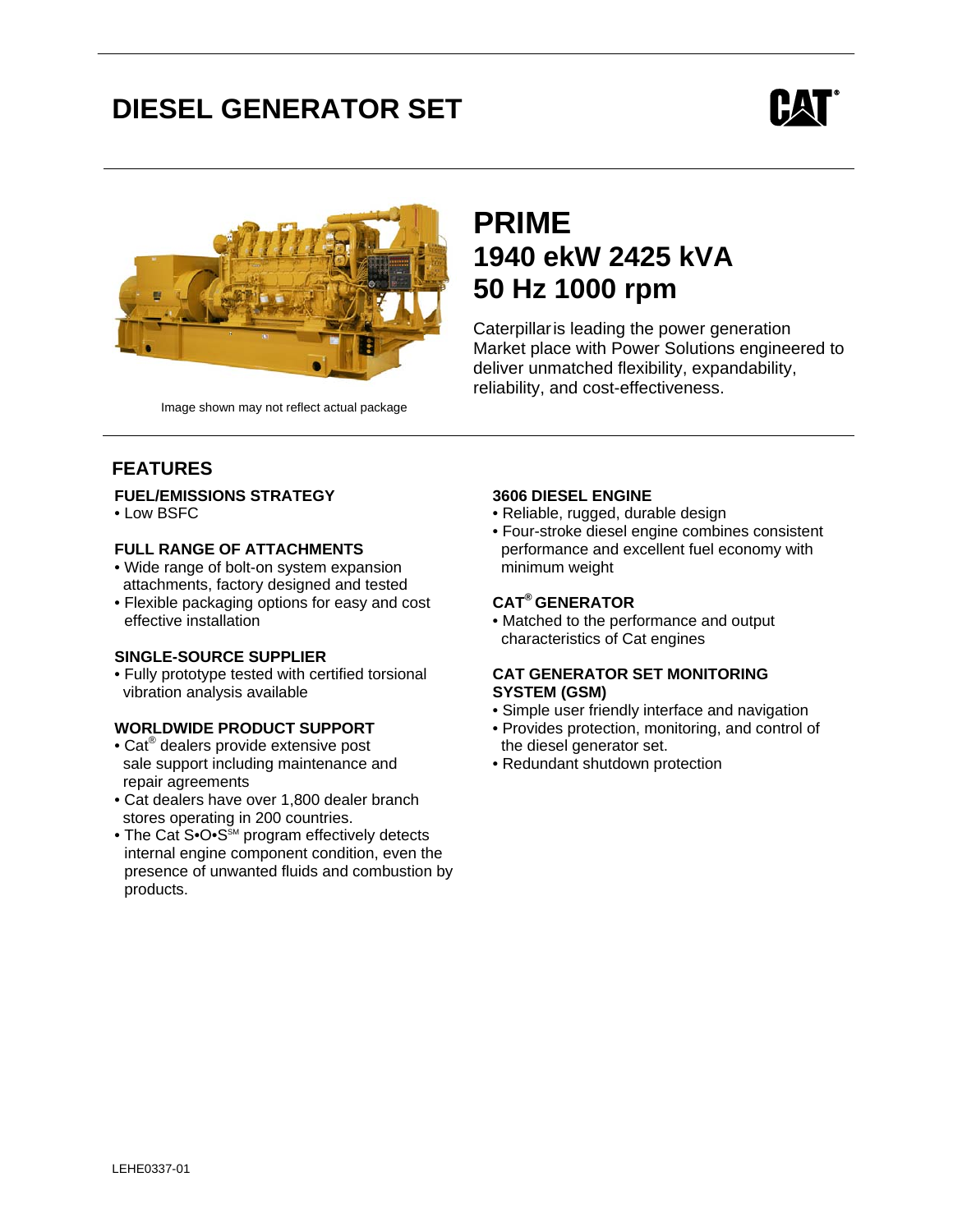

### **FACTORY INSTALLED STANDARD & OPTIONAL EQUIPMENT**

| <b>System</b>          | Standard                                                                                                                                                                                                                                                                                                                                                       | Optional                                                                                                                                                      |
|------------------------|----------------------------------------------------------------------------------------------------------------------------------------------------------------------------------------------------------------------------------------------------------------------------------------------------------------------------------------------------------------|---------------------------------------------------------------------------------------------------------------------------------------------------------------|
| Air Inlet              | • Aftercooler, fresh water, corrosion resistant coated<br>(air side)<br>• Air inlet shutoff<br>• Air Cleaner<br>· Breather, crankcase, top-mounted<br>· Turbocharger, watercooled, engine oil lubricated                                                                                                                                                       | [ ] Soot Filter<br>Air cleaner Louver Assembly<br>Vertical Support Bracket<br>[ ] Heavy Duty Air Cleaner<br>] Air Inlet Adapter<br><b>Boost Control Valve</b> |
| Cooling                | • Engine coolant water drains<br>• Front Mounted Turbos<br>• Three-bundle oil cooler.<br>• Water Temperature Regulator<br>• Jacket Water Thermostats                                                                                                                                                                                                           | [ ] Heat Exchanger for single circuit<br>[ ] Heating Aids<br>[ ] Cooling System Aids<br>[ ] Auxiliary Water Pump<br>[ ] Expansion Tank                        |
| Exhaust                | • 457 mm (18 in) Cat bolt pattern<br>· Dry, gas tight, exhaust manifold<br>• Includes adapter, flexible exhaust fitting                                                                                                                                                                                                                                        | <b>J Flexible Exhaust Fittings</b><br>[ ] Weld Flange and Related Hardware                                                                                    |
| Fuel                   | • Simplex or Duplex                                                                                                                                                                                                                                                                                                                                            | [ ] Fuel Priming Pump<br>[ ] Duplex Primary Fuel Strainer<br>[ ] Fuel System Connections                                                                      |
| Generator              | • Custom Generator Per Generator Data Sheet<br><b>Completed by Dealer</b>                                                                                                                                                                                                                                                                                      | [] 3 Phase, six leads, WYE<br>[ ] Class F insulation<br>[ ] Bus bar connections<br>[ ] Winding temperature detectors<br>[ ] Anti-condensation space heaters   |
| Governor               | • UG Actuator                                                                                                                                                                                                                                                                                                                                                  | [] Electronic/ Actuators<br>] Digital Programmers<br>[ ] Battery Backup/Power Supply<br>$\lceil$ 1230 UA<br>[ 1723 Plus<br>[] EGB Actuator                    |
| Lube                   | • Centrifugal oil filters with single shutoff<br>· Service side engine mounted on cylinder block<br>inspection covers<br>. Wet oil sump. Includes engine-driven main lubrication<br>pump, installed oil lines, engine-driven oil pump and<br>oil pan.<br>• Oil filler and dipstick<br>· Valve, oil pressure regulating<br>· Valves, crankcase explosion relief | [ ] Oil Pan Drain valve<br>[ ] Lube ANSI adapter (Emergency Connection)                                                                                       |
| Mounting               | · Damper, torsional vibration<br>• Engine and Generator Mounting                                                                                                                                                                                                                                                                                               | ] Isolator<br>[ ] Spring type vibration isolator<br>[ ] Vertically Restrained<br>[ ] Non-vertically Restrained                                                |
| Starting /<br>Charging | • Vane type air starter<br>. Two motors, engine mounted at rear, on left side<br>• Includes air silencer<br>• Line Group for Single Point Custom Connection                                                                                                                                                                                                    | <b>Pressure Reducing Valve</b><br><b>Compressed Air Flex Hose</b><br><b>Turbine Type Air Starters</b><br>] Redundant Air Starters                             |
| General                | · Paint, Caterpillar yellow<br>· Pumps, gear driven: fuel, oil, jacket water,<br>aftercooler/oil cooler water                                                                                                                                                                                                                                                  | [ ] Custom Paint Colors                                                                                                                                       |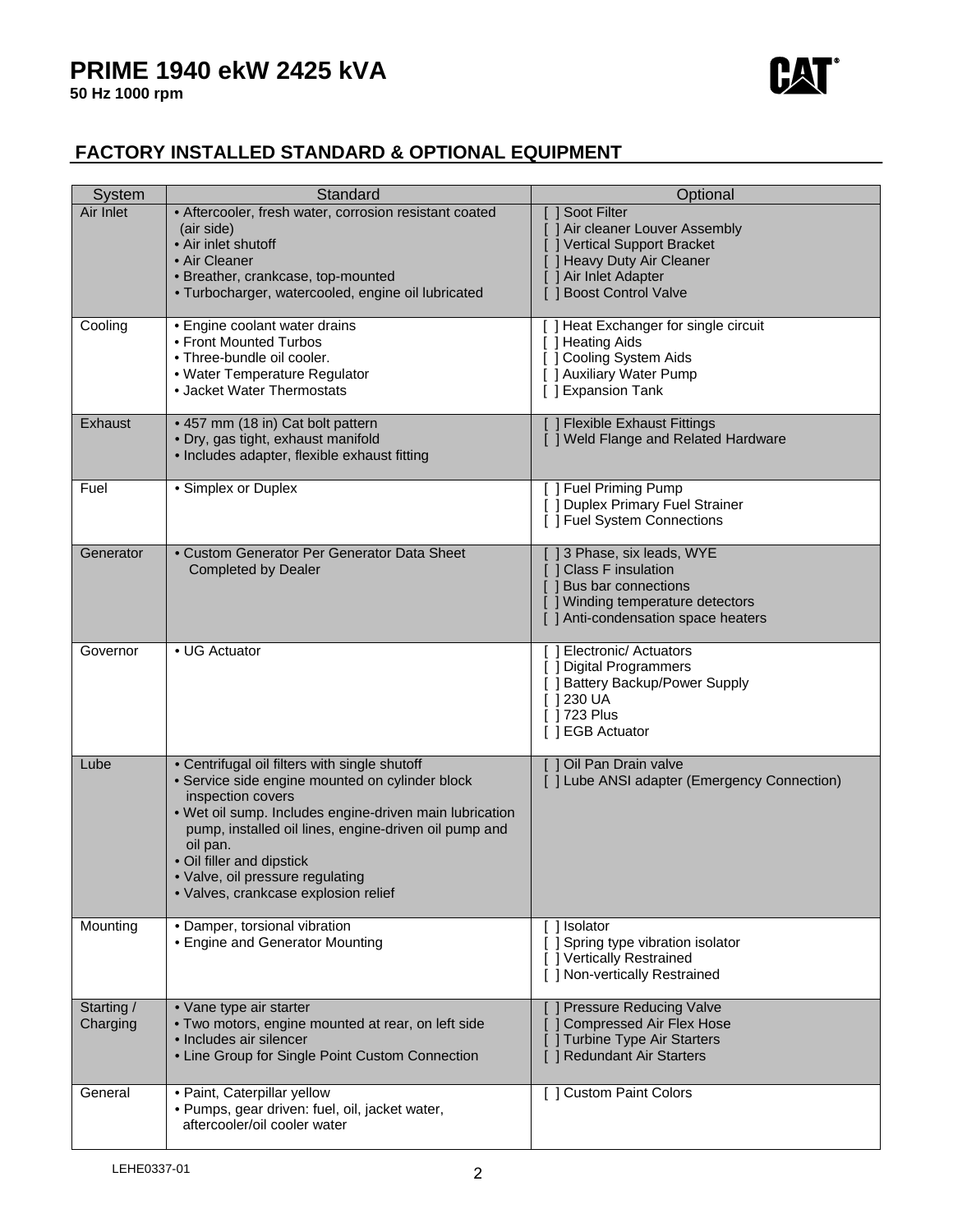

### **SPECIFICATIONS**

### **CAT GENERATOR**

| Number of bearings Two Bearing              |                   |
|---------------------------------------------|-------------------|
| Insulation Normal Class F or H              |                   |
|                                             |                   |
| Over speed capability - % of rated125%      |                   |
|                                             |                   |
| Voltage regulator 3 phase sensing with load | adjustable module |

### **CAT DIESEL ENGINE**

3606, V-6, 4 stroke, water-cooled diesel

| Displacement 18.5L (1127 in <sup>3</sup> )      |  |
|-------------------------------------------------|--|
| Total Displacement111L (6,672 in <sup>3</sup> ) |  |
|                                                 |  |
|                                                 |  |
| Fuel systemDirect Unit Injection                |  |

### **Generator Set Monitoring System (GMS)**

Features:

- 10 inch (254 mm) color monitor to display all engine parameters and alarm annunciation
- Annunciation of all engine shutdowns, alarms, and status points
- Start/prelube control switch, fuel control switch and emergency stop buttons
- Speed control switch with automatic changing to ball head control when a governor failure occurs, if ball head control is available. Contacts are available for customer use.
- Selection of local/remote control of engine
- Selection of idle/rated control of engine.
- Equipped for remote communication
- Four 4-20mA outputs (programmable)
- Relay contract signals to the remote monitoring system (summary shutdown, summary alarm, local operation/remote, engine running, PLC failure, fuel control and idle/rated).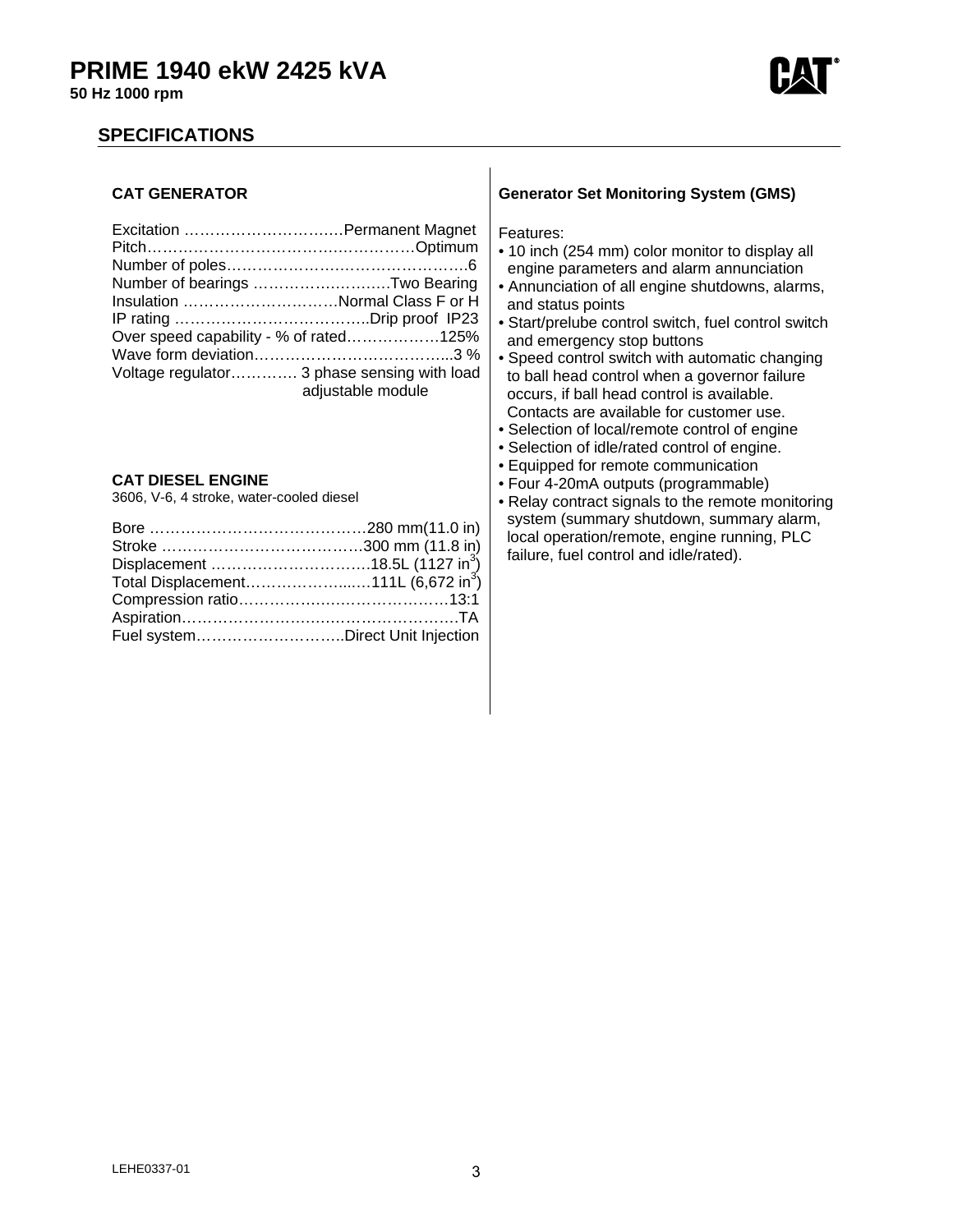

### **TECHNICAL DATA**

| Open Generator Set - 1000 rpm/50 Hz                                                                                                                                                                                                                                                                                                                                                                                                                                 | <b>NOTES</b>                                       | <b>PRIME</b>                                                                                                                                                                                          |
|---------------------------------------------------------------------------------------------------------------------------------------------------------------------------------------------------------------------------------------------------------------------------------------------------------------------------------------------------------------------------------------------------------------------------------------------------------------------|----------------------------------------------------|-------------------------------------------------------------------------------------------------------------------------------------------------------------------------------------------------------|
| <b>RATING</b><br><b>Engine Power</b><br><b>Generator Power</b><br>Engine efficiency (ISO 3046/1)<br>Engine efficiency (nominal)                                                                                                                                                                                                                                                                                                                                     | (2)<br>(2)<br>(1)<br>(1)                           | DM5409-06<br>2030 bkW<br>1940 ekW<br>42.6%<br>41.3%                                                                                                                                                   |
| <b>ENGINE DATA</b><br>Fuel Consumption (ISO3046/1)<br><b>Fuel Consumption (nominal)</b><br>Fuel Consumption (90% confidence)<br>Air Flow (@ 25°C, 101.3 kPaa)<br><b>Air Mass Flow</b><br><b>Compressor Outlet Pressure</b><br><b>Compressor Outlet Temperature</b><br><b>Inlet manifold Pressure</b><br><b>Inlet Manifold Temperature</b><br>Timing<br><b>Exhaust Stack Temperature</b><br>Exhaust Gas Flow (@stack temp, 101.3kPa)<br><b>Exhaust Gas Mass Flow</b> | (1)<br>(1)<br>(1)<br>(10)                          | 195.3 g/bkw-hr<br>199.1 g/bkw-hr<br>201.3 g/bkw-hr<br>179.5 m3/min<br>12012 kg/hr<br>228.1 kPa(abs)<br>182.7 °C<br>225.3 kPa(abs)<br>65.8 °C<br>22.5 °BTDC<br>427.3 °C<br>854.0 m3/min<br>12425 kg/hr |
| <b>ENERGY BALANCE DATA (nominal)</b><br>Fuel Input Energy (LHV)<br>Heat Rej. To jacket water<br>Heat Rej. To atmosphere<br>Heat Rej. To oil cooler<br>Heat Rej. To EXH. (LHV to 25°C)<br>Heat Rej. To EXH. (LHV to 177°C)<br>Heat Rej. To aftercooler                                                                                                                                                                                                               | (1)<br>(4)<br>(5)<br>(6)<br>(4)<br>(4)<br>(7), (8) | 4914 KW<br>404 KW<br>98 KW<br>214 KW<br>1632 KW<br>991 KW<br>522 KW                                                                                                                                   |
| <b>EMISSIONS</b><br>$NOx$ (as NO)<br>CO<br>THC (molecular weight of 13.018)<br><b>Particulates</b>                                                                                                                                                                                                                                                                                                                                                                  | (9)<br>(3)<br>(3)<br>(9)                           | 20.0 g/bkW-hr<br>0.9 g/bkW-hr<br>1.0 g/bkW-hr<br>0.4 g/bkW-hr                                                                                                                                         |

#### **CONDITIONS AND DEFINITIONS**

ENGINE RATING OBTAINED AND PRESENTED IN ACCORDANCE WITH ISO 3046/1 AND SAE J1995 JAN90 STANDARD REFERENCE **CONDITIONS** 

OF 25°C, 100 KPA, 30% RELATIVE HUMIDITY AND 150M ALTITUDE AT THE STATED AFTERCOOLER WATER TEMPERATURE.

CONSULT ALTITUDE CURVES FOR APPLICATIONS ABOVE MAXIMUM RATED ALTITUDE AND/OR TEMPERATURE.

PERFORMANCE AND FUEL CONSUMPTION ARE BASED ON 35 API, 16°C FUEL HAVING A LOWER HEATING VALUE OF 42.780 KJ/KG USED AT 29°C WITH A DENSITY OF 838.9 G/LITER.

**NOTES** 

1) FUEL CONSUMPTION TOLERANCE. ISO 3046/1 IS 0, + 5% OF FULL LOAD DATA. NOMINAL IS ± 3 % OF FULL LOAD DATA.

2) ENGINE POWER TOLERANCE IS ± 3 % OF FULL LOAD DATA.

3) EMISSION DATA SHOWN ARE NOT TO EXCEED VALUES.

4) HEAT REJECTION TO JACKET AND EXHAUST TOLERANCE IS ± 10% OF FULL LOAD DATA. (heat rate based on treated water)

5) HEAT REJECTION TO ATMOSPHERE TOLERANCE IS ±50% OF FULL LOAD DATA. (heat rate based on treated water)

6) HEAT REJECTION TO LUBE OIL TOLERANCE IS ± 20% OF FULL LOAD DATA. (heat rate based on treated water)

7) HEAT REJECTION TO AFTERCOOLER TOLERANCE IS ± 5% OF FULL LOAD DATA. (heat rate based on treated water)

8) TOTAL AFTERCOOLER HEAT = AFTERCOOLER HEAT x ACHRF (heat rate based on treated water)

9) EMISSION DATA SHOWN ARE DRY AND NOMINAL VALUES.

10) TIMING BASED ON AFM INJECTORS.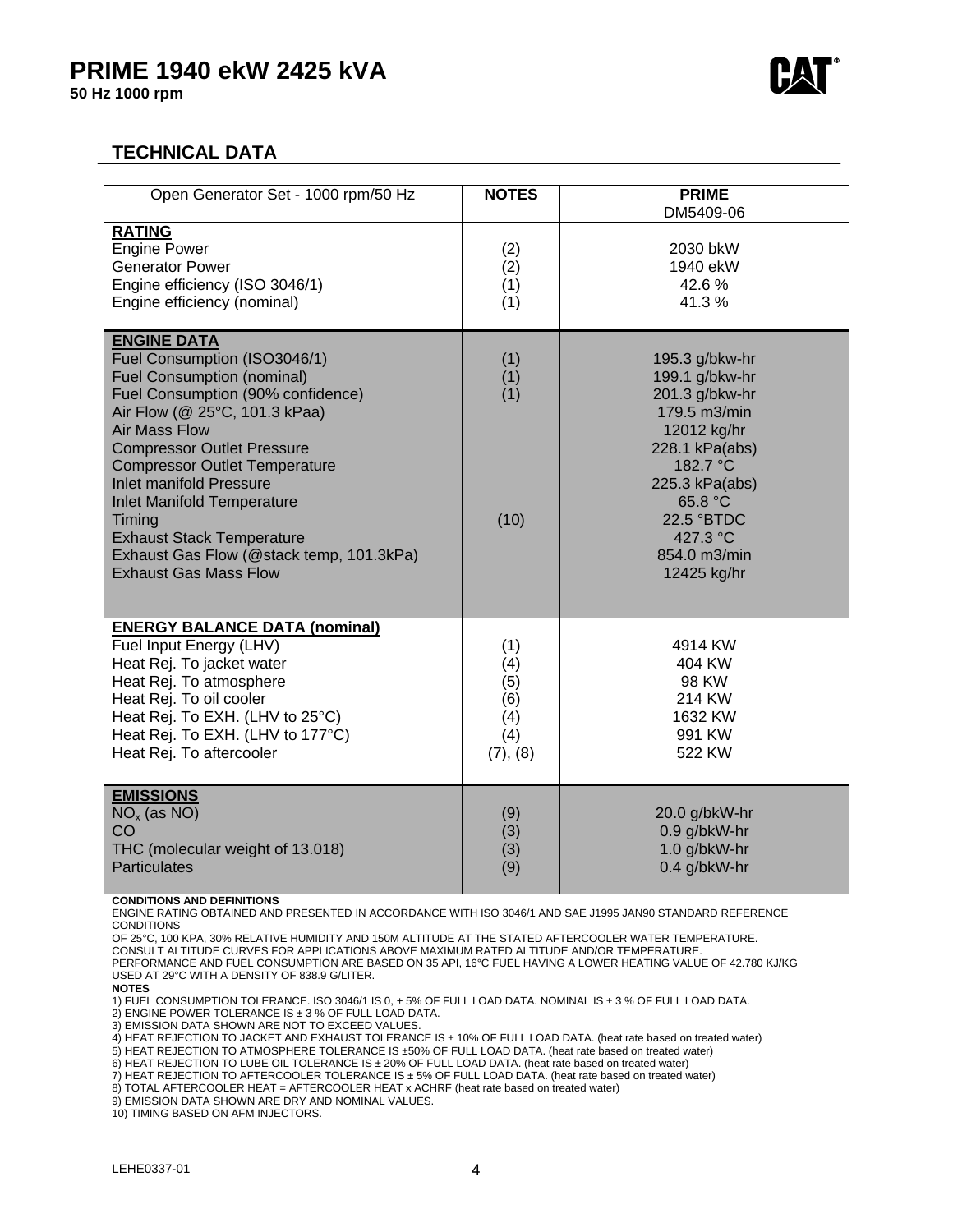

### **RATING DEFINITIONS AND CONDITIONS**

| Meets or Exceeds International Specifications: .<br>AS1359, CSA, IEC60034-1, ISO3046, ISO8528, NEMA<br>MG 1-22, NEMA MG 1-33, UL508A, 72/23/EEC,                                                                                                                                                                                                                                | Ratings are based on SAE J1349 standard conditions.<br>These ratings also apply at ISO3046 standard conditions                                                                                                                                                                                                                                                                    |
|---------------------------------------------------------------------------------------------------------------------------------------------------------------------------------------------------------------------------------------------------------------------------------------------------------------------------------------------------------------------------------|-----------------------------------------------------------------------------------------------------------------------------------------------------------------------------------------------------------------------------------------------------------------------------------------------------------------------------------------------------------------------------------|
| 98/37/EC, 2004/108/EC                                                                                                                                                                                                                                                                                                                                                           | <b>Fuel Rates</b> are based on fuel oil of 35° API [16° C (60°                                                                                                                                                                                                                                                                                                                    |
| <b>Prime</b> – Output available with varying load for an<br>unlimited time. Average power output is 70% of the<br>prime power rating. Typical peak demand is 100% of the<br>prime rated ekW with 10% overload capability for<br>emergency use for a maximum of 1 hour in 12. Overload<br>operation cannot exceed 25 hours per year. Prime<br>power in accordance with ISO 3046. | F)] gravity having an LHV of 42 780 kJ/kg (18,390 Btu/lb)<br>when used at 29° C (85° F) and weighing 838.9 g/liter<br>(7.001 lbs/U.S. gal.). Additional ratings may be available<br>for specific customer requirements, contact your Cat<br>representative for details. For information regarding Low<br>Sulfur fuel and Biodiesel capability, please consult your<br>Cat dealer. |